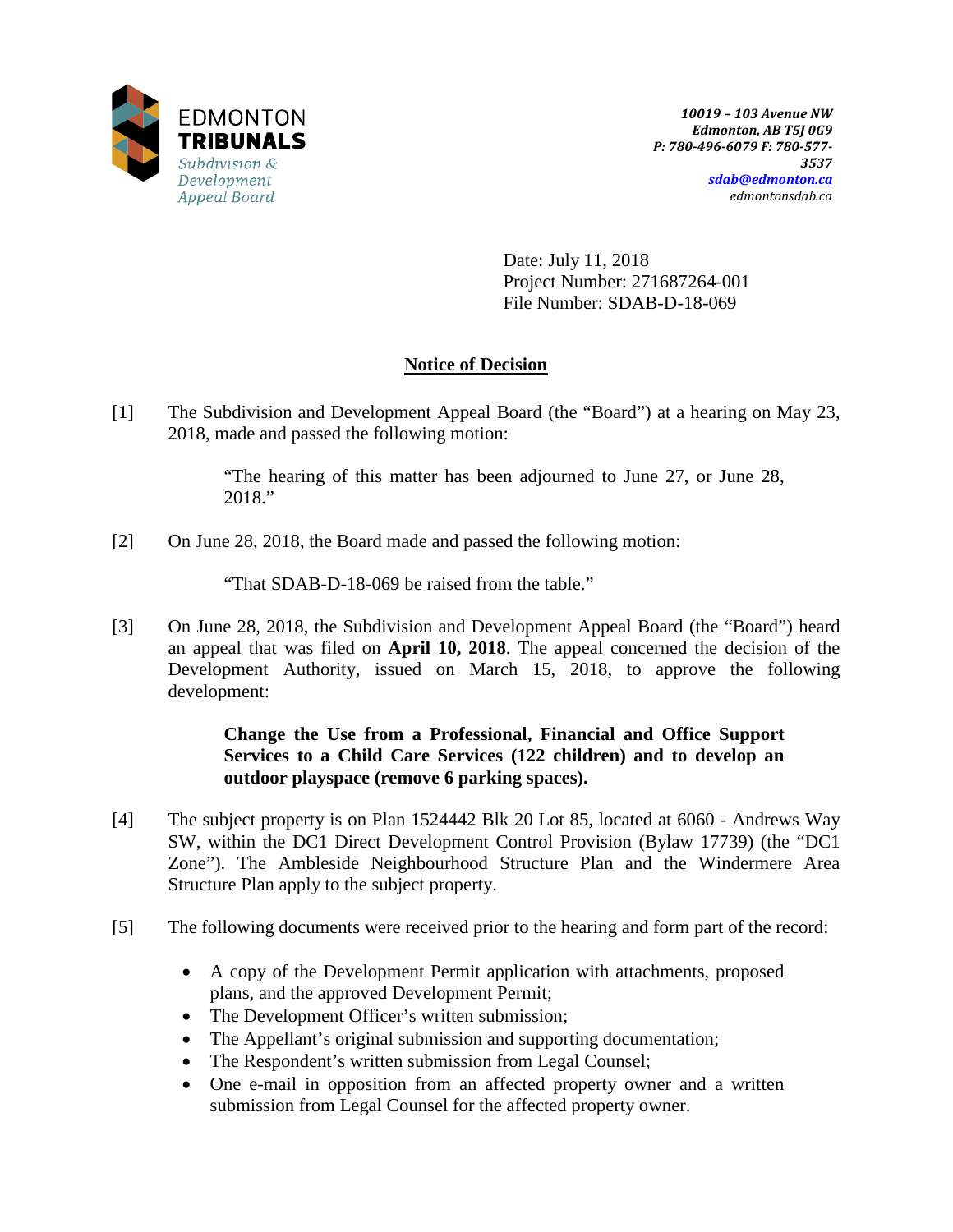- [6] The following exhibits were presented during the hearing and form part of the record:
	- Exhibit A Photograph 1 showing sidewalk leading from cul-de-sac to proposed development (from the Appellant)
	- Exhibit B Photograph 2 showing sidewalk leading from cul-de-sac to proposed development (from the Appellant)
	- Exhibit C Petition from the Appellant
	- Exhibit D Photograph of sidewalk leading from cul-de-sac to proposed development (from an affected property owner)

#### **Preliminary Matters**

- [7] At the outset of the appeal hearing, the Presiding Officer confirmed with the parties in attendance that there was no opposition to the composition of the panel.
- [8] The Presiding Officer outlined how the hearing would be conducted, including the order of appearance of parties, and no opposition was noted.
- [9] The appeal was filed on time, in accordance with section 686 of the *Municipal Government Act*, RSA 2000, c M-26 (the "*Municipal Government Act*").
- [10] The Presiding Officer explained that, because the proposed development is located within a Direct Development Control Zone, the jurisdiction of the Board is limited by section 685(4) of the *Municipal Government Act,* which states:

**685(4)** Despite subsections (1), (2) and (3), if a decision with respect to a development permit application in respect of a direct control district

- (a) …
- (b) is made by a development authority, the appeal is limited to whether the development authority followed the directions of council, and if the subdivision and development appeal board finds that the development authority did not follow the directions it may, in accordance with the directions, substitute its decision for the development authority's decision.
- [11] The Appellants were advised that the Board cannot vary the Development Authority's decision unless it is satisfied that the Development Authority did not follow Council's directions. Accordingly, the Appellants were asked to indicate how the Development Authority failed to follow Council's directions, specifically with respect to the relevant zoning regulations.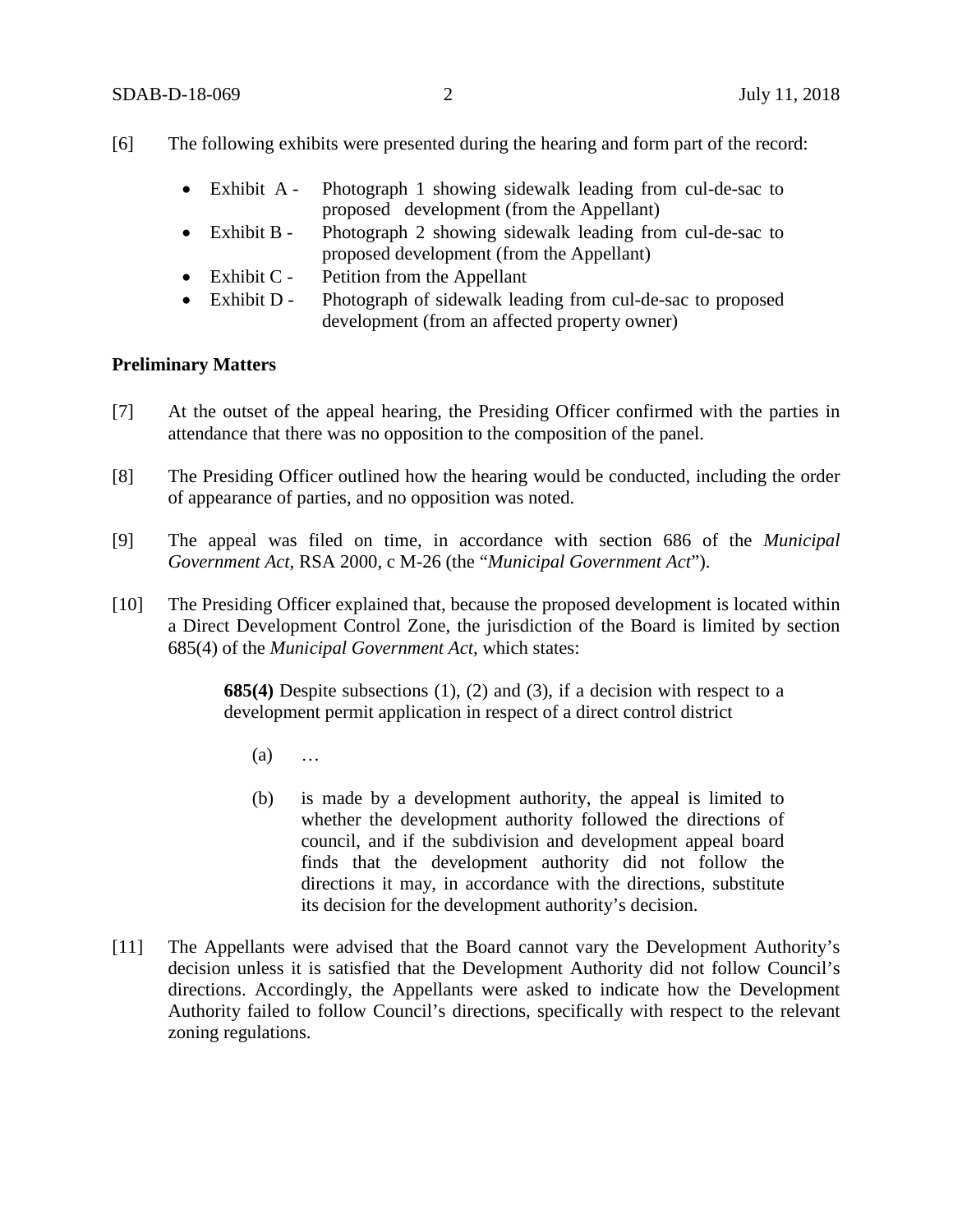## **Summary of Hearing**

- *i) Position of the Appellants, Ms. C. De Boer and Mr. C. De Boer*
- [12] Their main concern is that insufficient parking is provided to accommodate the drop-off / pick-up spaces plus staff parking requirements for a Child Care Service with 122 children.
- [13] Allowing this development would not meet the General Purpose of the DC1 Zone, which is to accommodate low intensity commercial and residential mixed-use development. The purpose is to complement the adjacent residential and employment uses with a transition of mixed compatible uses. Development regulations shall create a pedestrian-friendly environment and complement adjacent development through urban design controls and guidelines.
- [14] The maps that were reviewed by the Development Officer do not show the walkway that runs from Andrews Way SW, the street the proposed development is on, to the walkway connecting to their cul-de-sac. They identified this walkway with photographs they submitted (*Exhibits A* and *B*). In their opinion, the two walkways will allow parents to park on their cul-de-sac when they drop-off children at the proposed Child Care Service. They submitted a petition from neighbourhood residents who share their concerns (*Exhibit C*).
- [15] A Child Care Service for 122 children would require up to 20 employees which potentially could occupy 20 parking spaces. The entire complex has approximately 39 parking spaces and an additional 13 required pick-up and drop-off spaces would take up a majority of the available parking spaces. This does not leave many parking spaces for the remaining three units in this complex which are not yet occupied.
- [16] Three other Child Care Services currently operate in the vicinity, including one that is 60 metres from the proposed development. There are already traffic problems during peak hours in this area.
- [17] The Appellants provided the following responses to questions from the Board:
	- a) While the Development Officer may have followed the applicable regulations in granting this development, they are still concerned about the parking.
	- b) The building for the proposed development faces Andrews Way. There is only parking available along one side of that roadway and that parking is limited due to the presence of three fire hydrants.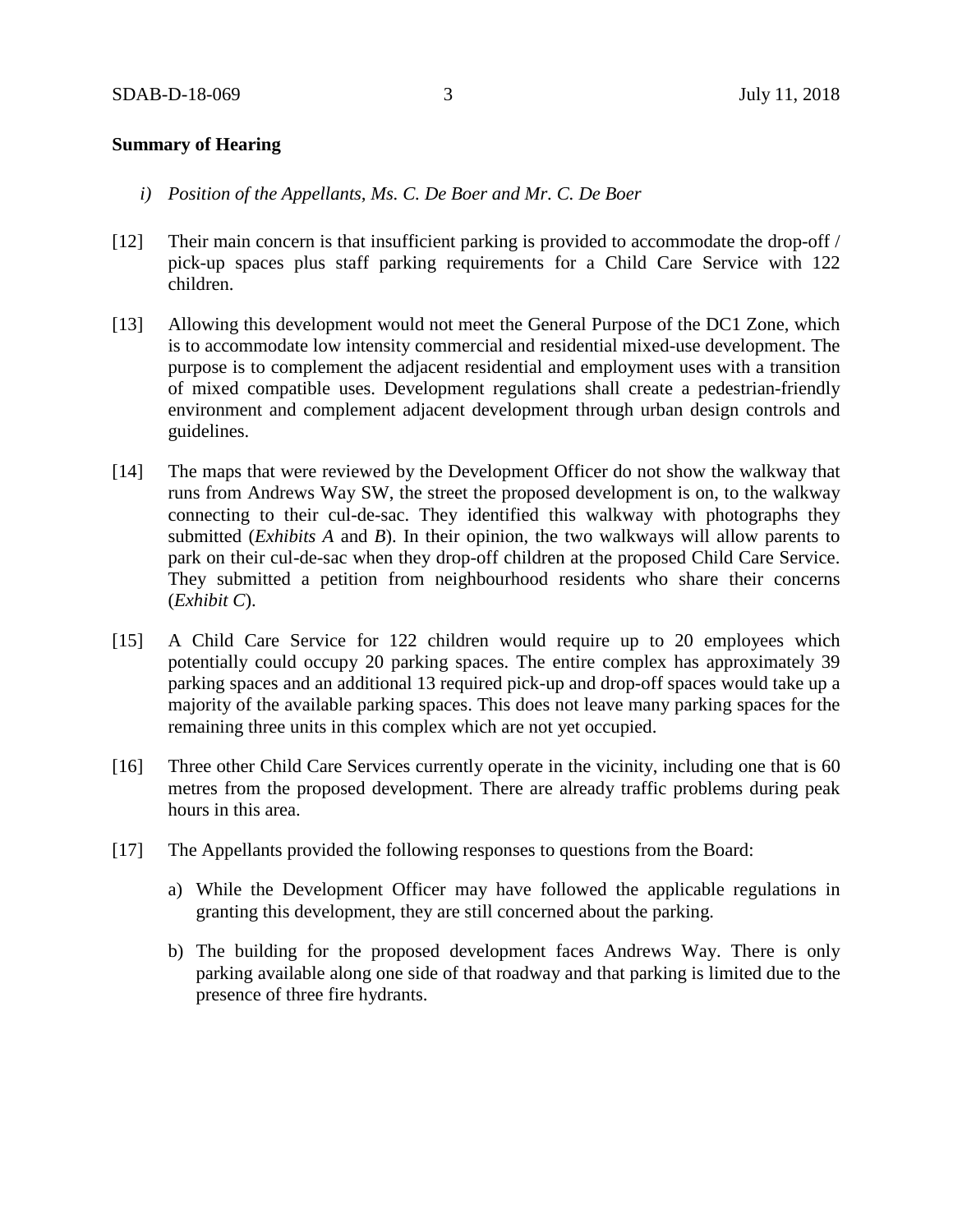- *ii) Position of an Affected Property Owner in opposition to the proposed development*
- [18] Ms. O. Oladipo of Dentons Canada LLP appeared as Legal Counsel for Ms. S. J. Martinez, an affected property owner. Ms. Martinez was also present.
- [19] The proposed development should be viewed as two separate applications. The first application is to change the Use to a Child Care Service. The second application is to develop an outdoor play space by removing six parking spaces.
- [20] Ms. Oladipo questioned the parking stall numbers provided in the Respondent's application, specifically Section C (*Vehicular Parking Demand – Existing Uses on Site*) and Section D (*On site Parking Available*). According to her calculations parking variances have already been granted and the proposed development will require additional variances to remove six parking spaces for the outdoor play space.
- [21] She referred to the Child Care Licensing Regulation which outlines staffing requirements. This legislation is relevant as it supports their calculations that 20 parking spaces will be required for staff.
- [22] The Development Officer did not follow the directions of Council because any development must complement adjacent residential and employment uses. If this development is granted the existing parking issues in this growing area will be exacerbated. The practical reality is that one Child Care Service in close proximity to another will affect parking.
- [23] Available parking along Andrews Way is limited by the existence of three fire hydrants and parking is only permitted along one side of the roadway as per the photographs in her submission. Further, there are two access points to the subject building near one of the hydrants which further restricts available parking.
- [24] While the Respondents indicated in their application that the majority of the staff will most likely take public transportation, there are no close bus routes available. Ms. Oladipo referred to page seven of her presentation which shows a bus stop sign indicating "Future Service". Twenty plus employees will not be able to use transit.
- [25] Ms. Oladipo referred to section 687(3)(d) of the *Municipal Government Act* which is the test for the Board regarding variances.
- [26] Ms. Oladipo provided the following responses to questions from the Board:
	- a) She acknowledged there is no legal basis to say Child Care Service Uses cannot be located adjacent to each other. However, the practical use must be considered and an additional 122 children will put pressure on the area.
	- b) She referred to Bylaw 17643 and arrived at her parking calculation of 28 required parking spaces by allowing 13.2 spaces for pick-up/drop and 14.7 spaces for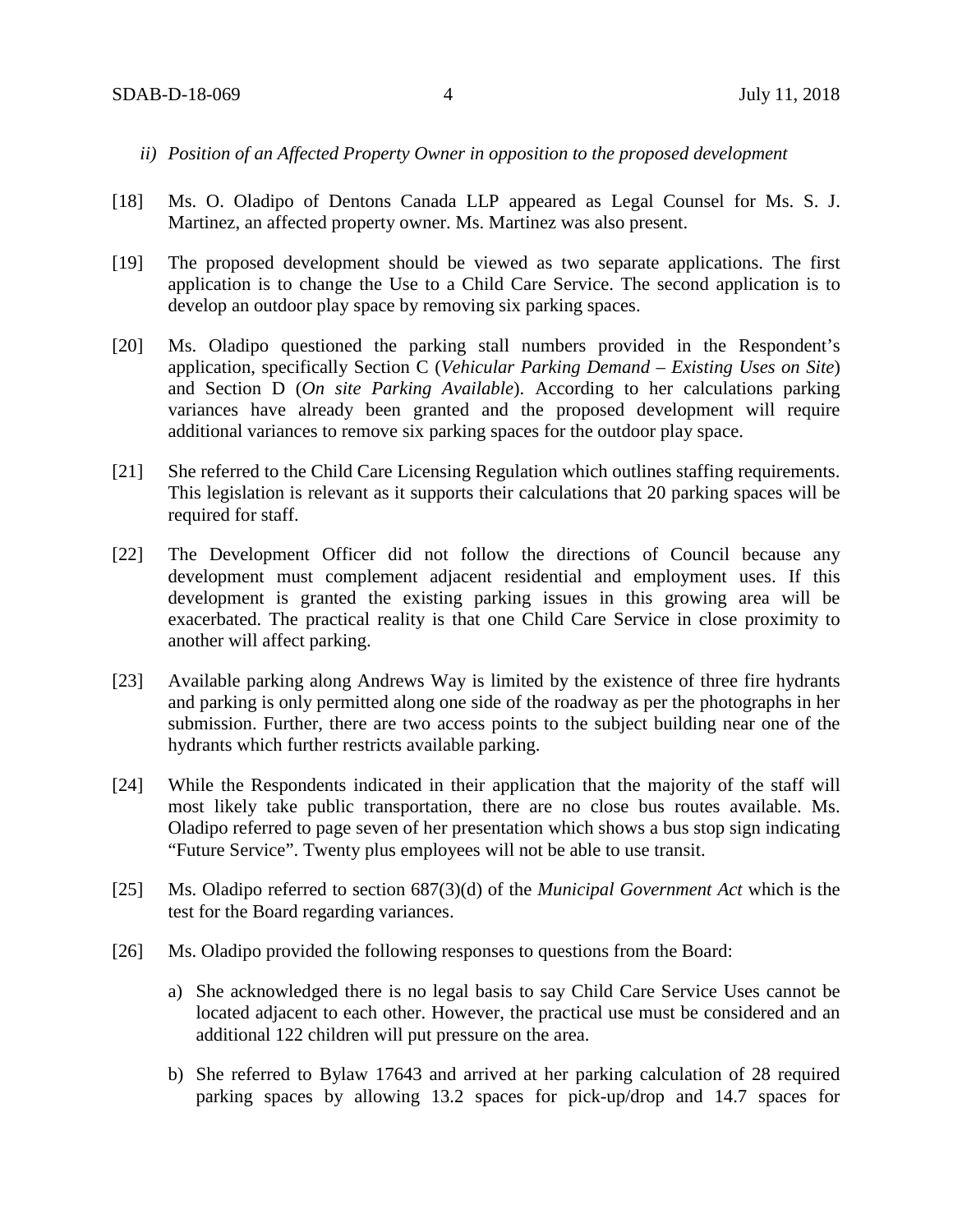employees. This calculation does not include parking spaces for deliveries. Her client made the parking calculations based on information received from the City.

The Presiding Officer indicated that Bylaw 17643 was passed by Council on May 25, 2016 and employee parking per Section 54.2, Schedule 1(A)(31)(b) was amended under Bylaw 17831 on November 28, 2016.

- [27] Ms. Martinez provided the following comments:
	- a) It is important to determine that the parking requirements have been calculated correctly.
	- b) The Child Care Licensing Regulation is important as it speaks to the number of employee parking spaces required which affects the enjoyment of the neighbourhood and the area.
	- c) Ms. Martinez referred to a photograph on her phone of the same walkway mentioned by the Appellants taken from a different angle (*Exhibit D*).
	- d) There is no Transit Centre located within 400 metres of the subject site. The closest Centre is at 23 Avenue and Leger Way.
	- *iii) Position of the Development Officer, Ms. S. Buccino*
- [28] The Development Authority provided a written submission and did not attend the hearing.
	- *iv) Position of the Respondent, 1932587 Alberta Ltd.*
- [29] Ms. V. Giannacopoulos of Ogilvie Law appeared to represent the Respondent, Mr. S. Turna, the Applicant, and Mr. K. Cheriyan and Ms. S. Cheriyan, the building owners.
- [30] As this is an appeal of a development in a Direct Control District, the scope is limited by section 685(4)(b) of the *Municipal Government Act* which directs that the Board must first determine if the Development Authority followed the directions of Council.
- [31] Their position is that the permit was issued with no variances. Child Care Services is listed as a permitted use; therefore, it was Council's intention to allow Child Care Services in this zone. No evidence was provided to indicate any type of variance is required regarding the outdoor play space.
- [32] There was much discussion about the parking requirements. Their overall submission is that the Development Officer properly calculated the parking requirements at 14 on-site spaces plus one pick-up/drop-off space located along the roadway. No variance is required for this space. The Development Officer properly consulted with Transportation Services who provided their written consent.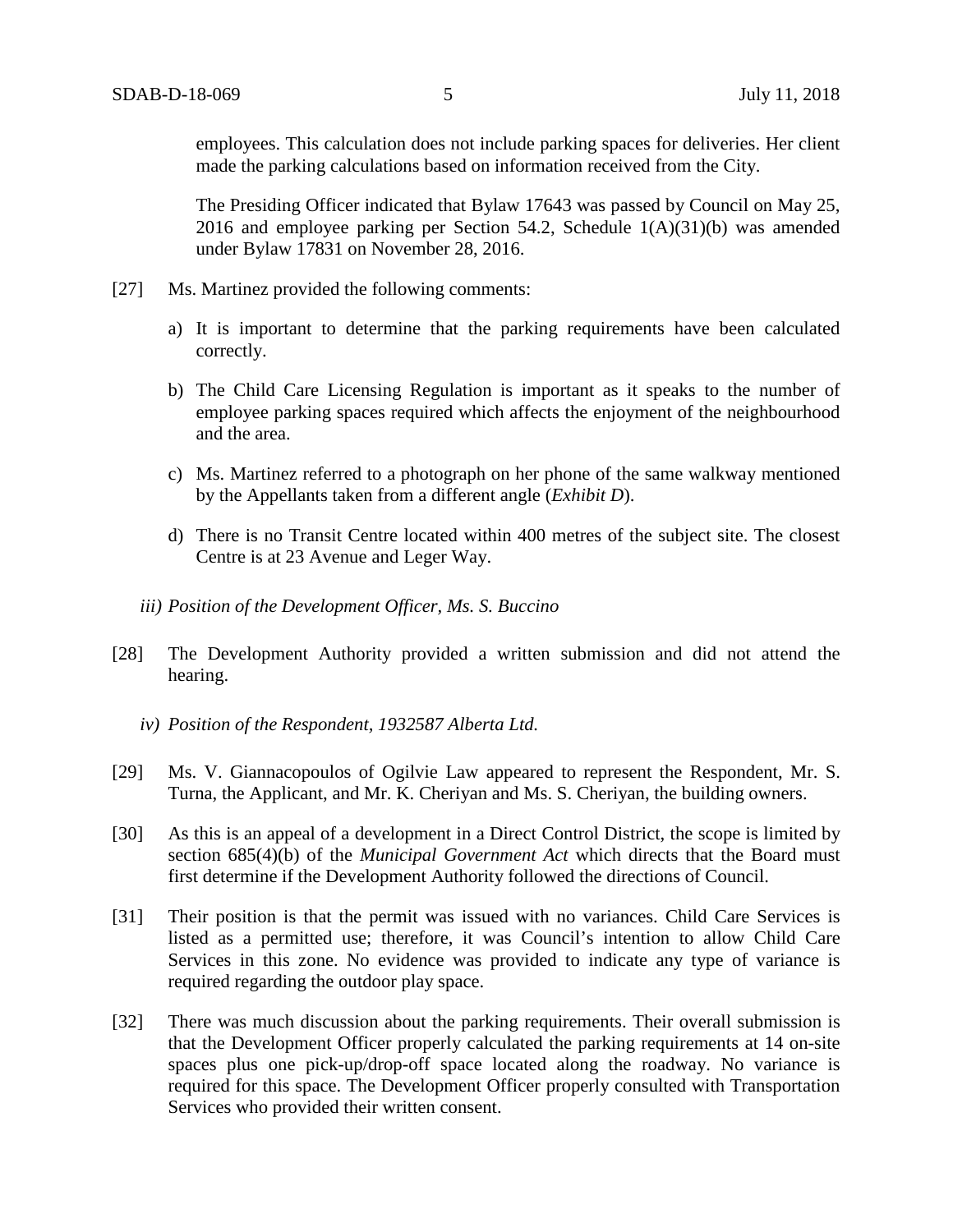- [33] There are three bus routes (Routes 24, 25 and 324) within the 400-metre perimeter they are required to have under Section 54.2, Schedule 1(A)(31)(b)(ii) of the *Edmonton Zoning Bylaw* when calculating employee parking requirements.
- [34] It is difficult for her to speak to how the Development Officer conducted her calculations regarding the required parking spaces. Ms. Giannacopoulos reviewed her own calculations of the required parking spaces. Two spaces are required for the first 10 children with an additional stall for each additional 10 for a total of 13 spaces. 1.5 spaces are required for staff parking for a total of 14.5 spaces or 15 spaces.
- [35] Ms. Giannacopoulos provided the following responses to questions from the Board:
	- a) She was not certain if the roadway the bus routes run along is considered a Transit Avenue under the *Edmonton Zoning Bylaw* and did not know the exact location of the nearest Transit Centre.
	- b) There are 34 parking spaces currently available on the subject site. The parking spaces associated with future tenants will have to be dealt with at the time the permits are issued. It is currently not known what types of tenants will be occupying those spaces and what their parking requirements will be.
	- c) She reiterated that Transportation Services was satisfied that the parking requirements for the proposed development have been met and have provided their written consent.
	- d) The Development Permit does have a stipulation that all other regulations have to be complied with.

A short recess was granted by the Presiding Officer to allow the Respondents time to determine the location of the nearest transit facilities.

- e) The nearest bus stop is at Windermere Drive and Allan Drive. They were not able to locate the nearest Transit Centre or Transit Avenue and stated that the map found in Appendix I under the definition of Transit Avenue may not be up-to-date.
- [36] Their position is that the parking requirements have been calculated properly and the permit was issued in accordance with Council's directions and no variances are required.
	- *v) Rebuttal of the Appellants*
- [37] The nearest Transit Centre is located at the Terwilleger Recreation Centre which is at least three kilometres away. The next closest is Century Park which is at 23 Avenue and 111 Street, a ten minute car ride.
- [38] They cannot comment on the bus routes referred to by the Respondents other than Route 24 which runs every 30 minutes.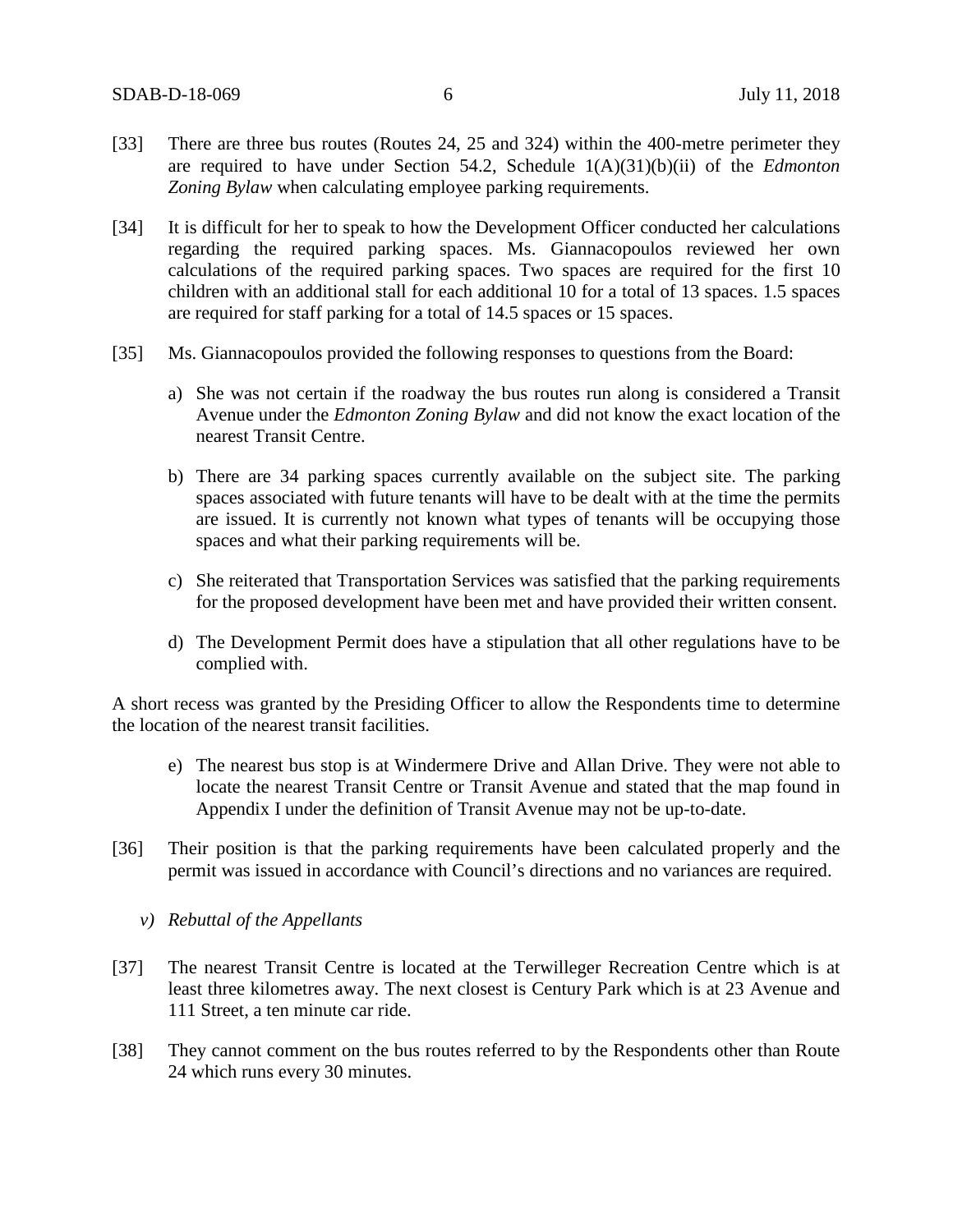- [39] They can see the constant traffic from their window. The other Child Care Service has 27 parking spaces for 110 children and they have a parking problem. The learning centre next to it also has issues with parking.
- [40] They question the material provided by the Development Officer and reiterated that there is clearly a walkway from Andrews Way leading to the walkway to their cul-de-sac.

#### **Decision**

- [41] The appeal is **DENIED** and the decision of the Development Authority is **VARIED**. The development is **GRANTED**.
- [42] In granting the development the following variance to the *Edmonton Zoning Bylaw* is allowed:
	- 1. The minimum required number of 19 parking spaces per section 54.2, schedule  $1(A)(32)$  is varied to allow a deficiency of 4 parking spaces, requiring 15 parking spaces, one of which is an off-site pickup/drop-off space on Andrews Way SW.
- [43] The development is subject to the following Conditions:
	- 1. The proposed Development shall be carried out in accordance with the approved plans. Any revision to the approved plans, including the increase in the number of approved children, and/or expansion of the outdoor playspace, shall require a separate Development Permit application.
	- 2. No parking, loading, storage, trash collection, outdoor service or display area shall be permitted within a minimum Setback adjacent to a public roadway, public walkway or a residential zone. Vehicular parking, loading, storage and trash collection areas shall be screened from view from any adjacent Sites or public roadways in accordance with Section 55. (DC1. Bylaw 17739 Section 4.h)
	- 3. The outdoor playspace shall be Fenced on all sides, and gates shall be selflatching (Section 80.3.a)
	- 4. Passenger pick-up/drop-off spaces shall be designated with signs to reserve the parking spaces for Child Care Service pick-up/drop-of. (Section 52.2 Schedule  $1(32)(a)(i)$ .
	- 4.a) The applicant must contact Brian Waddell, Parking Services at 780-944-5657 to arrange for the on-street passenger loading zone signage to be installed. There is an associated cost for the two (2) signs that must be paid by the applicant

#### ADVISEMENT:

1. Signs require separate Development Applications.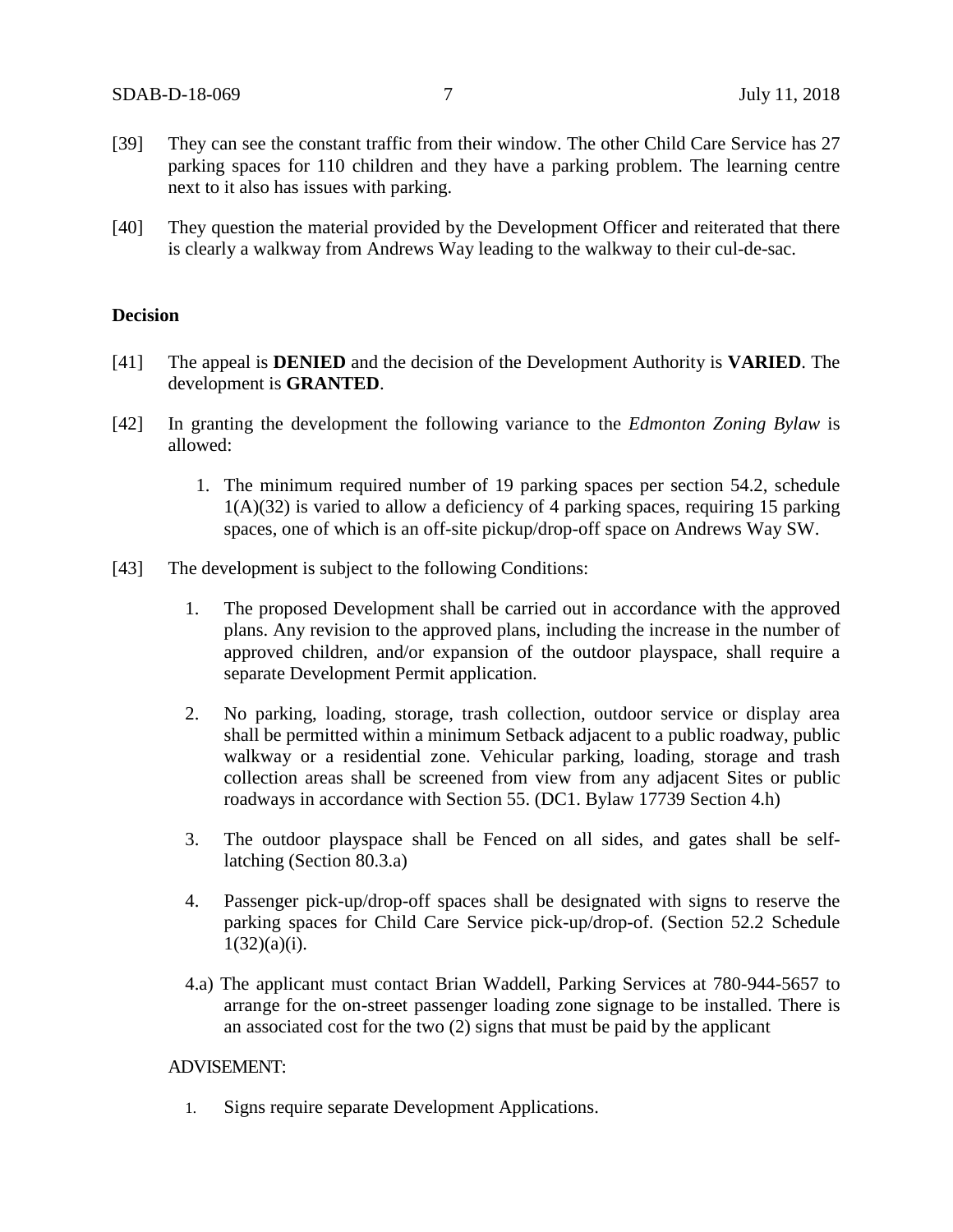## **Reasons for Decision**

- [44] This is an appeal of a decision made by the Development Authority with respect to a Development Permit application for a Child Care Services Use in (DC1) Direct Development Control Provision (Bylaw 17739) (the "DC1 Zone"). Child Care Services is a listed Use in this Zone.
- [45] Section 685(4) of the *Municipal Government Act* states that:

**685(4)** Despite subsections (1), (2) and (3), if a decision with respect to a development permit application in respect of a direct control district

- (a) …
- (b) is made by a development authority, the appeal is limited to whether the development authority followed the directions of council, and if the subdivision and development appeal board finds that the development authority did not follow the directions it may, in accordance with the directions, substitute its decision for the development authority's decision.
- [46] Accordingly, the Board does not have the authority in such a case to vary the decision of the Development Authority unless it determines that the Development Authority did not follow the directions of Council. In this case the Board has determined that the Development Authority made an error in calculating the parking requirements for the proposed development.
- [47] The DC1 Zone provides in section 4(i) that parking shall be in accordance with Section 54, Schedule 1 of the *Edmonton Zoning Bylaw* (the "*Zoning Bylaw*").
- [48] With respect to Child Care Services, Schedule 1(A)(31) of the *Bylaw* provides as follows:

31. Child Care Services

a) Passenger pick-up/drop-off spaces shall be provided at the rate of 2 pick-up/drop-off spaces for the first 10 children, plus 1 additional pickup/drop-off space for every 10 additional children.

- i) Passenger pick-up/drop-off spaces shall be designated with signs to reserve the parking spaces for Child Care Service pick-up/dropoff, to the satisfaction of the Development Officer.
- ii) Passenger pick-up/drop-off spaces shall be located as close as possible to the main entrance used by the Child Care Service, and shall not be located further than 100 m from the main entrance used by the Child Care Service. The distance between the farthest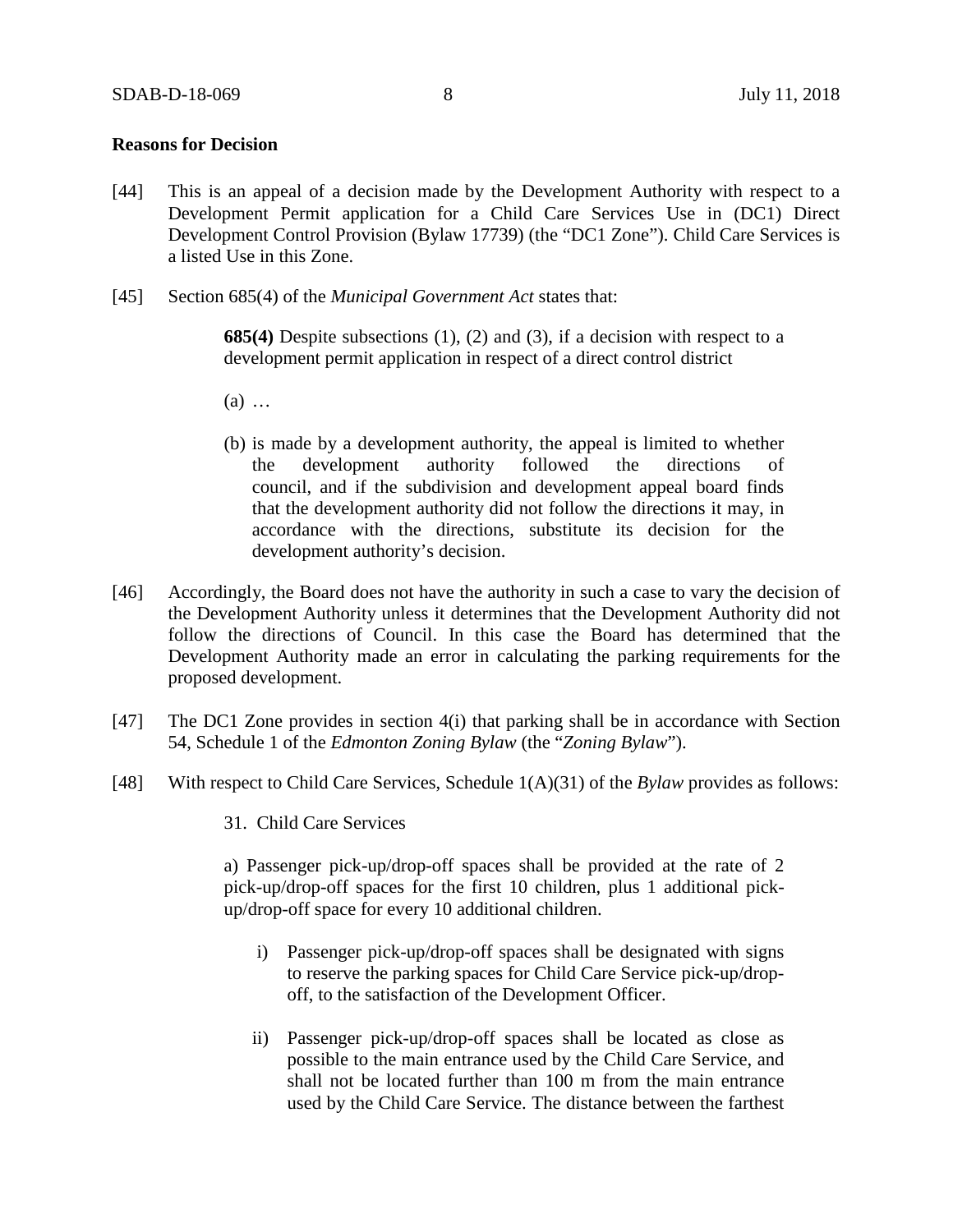parking space in the pickup/drop-off area and the main entrance of the Child Care Service shall be measured along the shortest publically accessible pedestrian route.

iii) An on-street loading zone shall satisfy a portion of the passenger pick-up/drop-off parking space requirement without a variance if the Development Officer, after consultation with Transportation Operations, is satisfied with the proposal.

b) employee parking shall be provided at the rate of:

- i) 1 parking space per 100.0 m2 of Floor Area; or
- ii) 1 parking space per 360.0 m2 of Floor Area where the Child Care Service is proposed within 400 m of an LRT Station, Transit Centre, Transit Avenue, or all Lots within the boundaries of the Oliver Area Redevelopment Plan, as adopted by Bylaw 11618, as amended, or all Lots within the boundaries of the Strathcona Area Redevelopment Plan, as adopted by Bylaw 11890, as amended; or
- iii) Where the Child Care Service is for a dayhome/group family care providing care to 7 or more children within the residence of the child care provider, 1 parking space for each non-resident employee, in addition to the parking required for the primary Dwelling. Where a Front Yard Driveway provides access to a parking space that is not within the Front Yard, the Development Officer may consider this Driveway as the provision of a parking space that is in tandem.
- [49] The Development Officer calculated that there would be 15 parking spaces necessary for the proposed development. It appears that this calculation was based on the employee parking being calculated as if there were an LRT Station, Transit Centre or Transit Avenue within 400 metres of the proposed development as per Schedule  $1(A)(31)(b)(ii)$ , meaning 1.4 employee parking spaces would be required. That, together with the 13.2 pick-up/drop-off spaces required by Schedule 1(A)(31)(a), results in a requirement of 14.6 rounded up to 15 parking spaces in total. One of those parking spaces is on-street parking, which was approved by Transportation Services in accordance with Section 54.2, schedule 1(A)(31)(a)(iii) of the *Zoning Bylaw*.
- [50] The Board is satisfied that the Development Officer did follow the directions of Council in calculating the 13.2 pick-up/drop-off spaces required by Schedule  $1(A)(31)(a)$  and in approving one off-site pick-up/drop-off parking space requirement in an on-street loading zone on Andrews Way SW without a variance as per Schedule  $1(A)(31)(a)(iii)$ .
- [51] However, it appears that the Development Officer made an error in calculating the number of employee parking spaces. Unfortunately, the Development Officer did not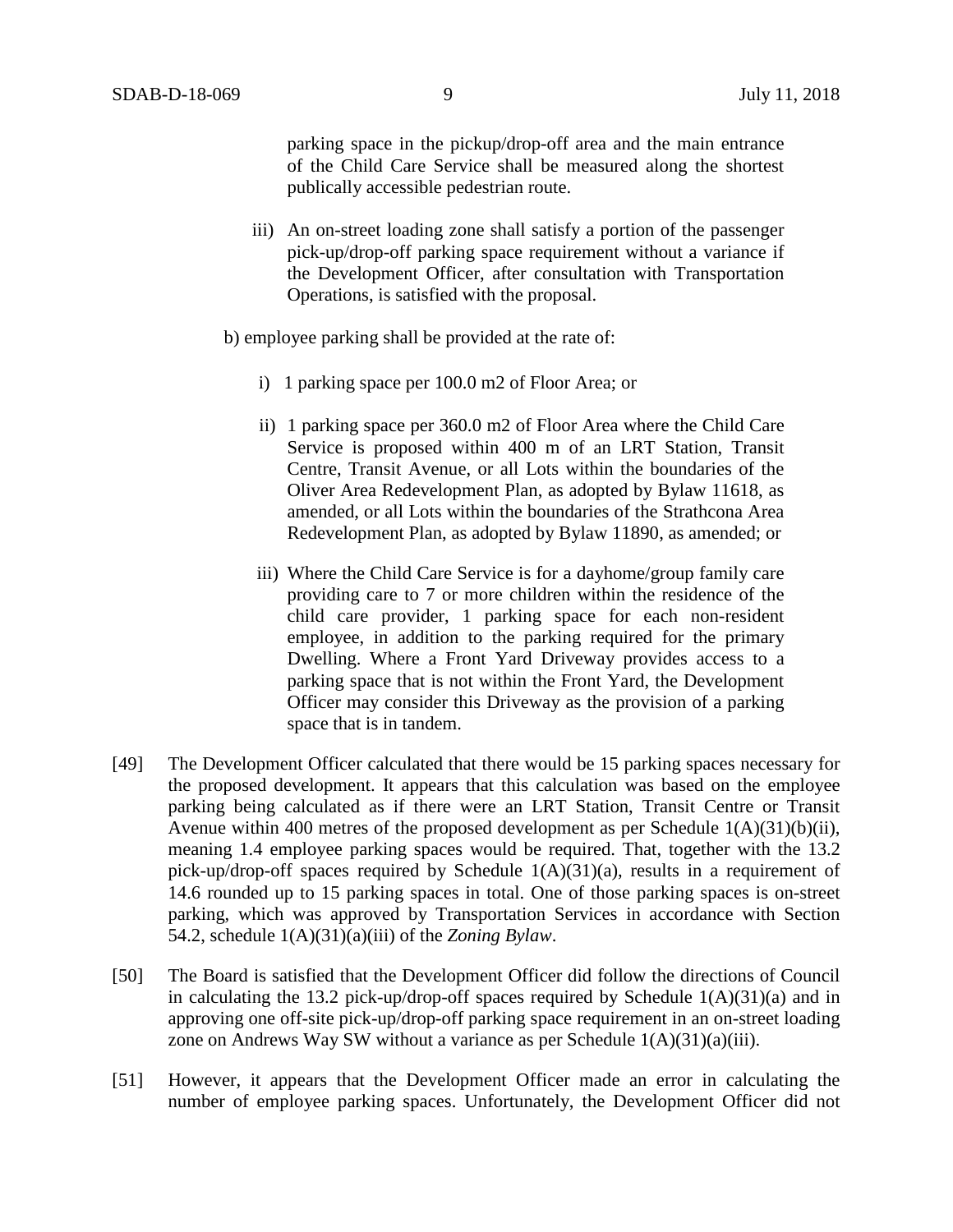attend the hearing to explain why she apparently based her calculations on there being a Transit Centre or Transit Avenue within 400 metres of the proposed development. The only evidence before the Board is that there is no Transit Centre or Transit Avenue, as those terms are defined in the *Zoning Bylaw*, within 400 metres of the proposed development. Accordingly, the appropriate calculation for employee parking is under section 54.2, schedule 1(A)(31)(b)(i) of the *Zoning Bylaw* that states "employee parking shall be provided at the rate of 1 parking space per 100 square metres of Floor Area" which means that 4.9 employee parking spaces are required for a total of 18.1 parking spaces, which rounds up to 19 parking spaces required.

- [52] Because the Development Officer erred in her calculations, she did not follow the directions of Council. Accordingly, pursuant to the provisions of section 685(4)(b) of the *Municipal Government Act* this Board may substitute its decision for the Development Authority's decision to ensure that Council's directions are followed.
- [53] The question now becomes whether the shortfall of four parking spaces should be granted a variance. The Board must determine this based on the variance power that the Development Officer has. (*Garneau Community League v Edmonton (City),* 2017 ABCA 374 at para. 29)
- [54] The DC1 Zone is silent about the Development Officer's variance power. However, Section 710.4(5) of the *Zoning Bylaw* states that:

All regulations in this Bylaw shall apply to development in the Direct Development Control Provision, unless such regulations are specifically excluded or modified in a Direct Development Control Provision.

- [55] Section 710.4(5) brings into play Sections 11.3 and 11.4 of the *Zoning Bylaw*. Dealing first with section 11.4(1), the Development Officer is not allowed to grant variances unless there are cases of unnecessary hardship or practical difficulties peculiar to the Use with respect to the proposed development. In this case the Board is of the view that there are practical difficulties peculiar to this Use at this Site. Because of the requirement for an outdoor play area, six parking spaces are required to be eliminated from the general parking for the shared use parking lot. This restricts the number of on-site parking spaces available to the proposed development that other Uses on the Site would not be facing. Accordingly, the Board feels that, because of these practical difficulties, the Development Officer, and therefore this Board, can consider a variance under Section 11.3.
- [56] Section 11.3(1) states that:

The Development Officer may approve, with or without conditions as a Class B Discretionary Development, an application for development that does not comply with this Bylaw where:

- a. the proposed development would not, in their opinion:
	- i. unduly interfere with the amenities of the neighbourhood; or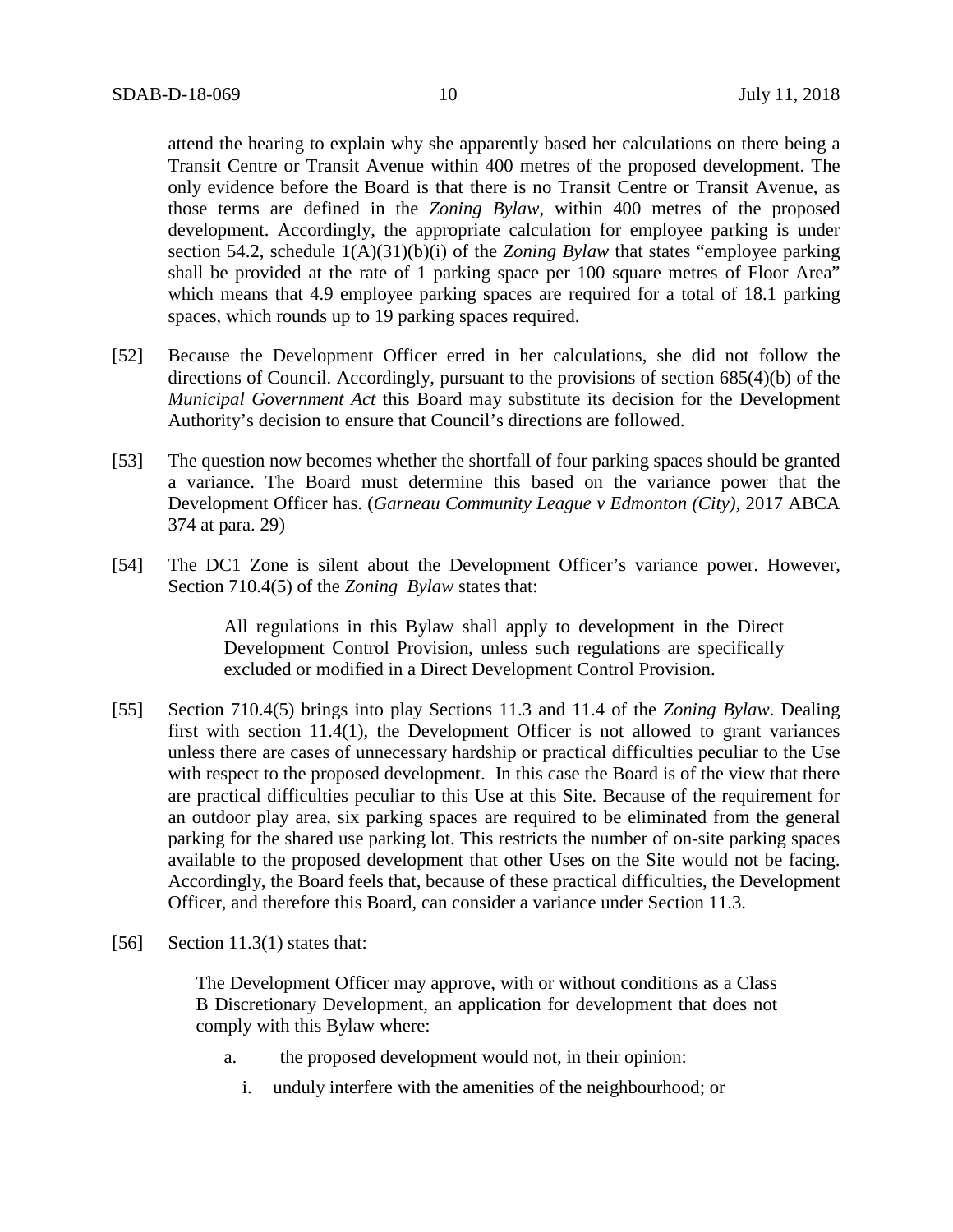- ii. materially interfere with or affect the use, enjoyment or value of neighbouring properties.
- b. the proposed development would, in their opinion, conform with the Use prescribed for that land or building in this Bylaw.
- [57] In terms of allowing a variance, the Board is of the view that a four parking space variance can be allowed in this situation for the following reasons:
	- a) The Board notes that, although there are no Transit Centres or Transit Avenues located within 400 metres of the proposed development, there are a number of bus routes nearby that would tend to mitigate the need for having employee parking spaces available on the subject Site.
	- b) The proposed development will share a parking lot with a number of other Uses. The Board notes that the on-site pick-up/drop-off spaces will only be used in the morning and evening hours; therefore, allowing the variance will not significantly impact the availability of parking for other users of the parking lot most of the time.
	- c) Although the Appellants and a number of neighbours in the residential area located to the west of the proposed development were concerned about parents parking in their neighbourhood to pick-up and drop-off children, the Board notes that there is no direct vehicular access between Andrews Way, where the proposed Child Care Service is located, and their neighbourhood. To get to the cul-de-sacs on Allan Landing SW or Ainslie Court SW, parents in vehicles would have to take a circuitous route. The Board does not think this is likely to happen to any significant extent. The Board is of the view that most, if not all, of the traffic related to the proposed development will be on Andrews Way SW rather than in the residential neighbourhood. Also, many of those who are concerned live a considerable distance from the proposed development. The Board is of the opinion that the majority of them will not be affected by the variances.
	- d) Ms. Martinez, who operates a nearby Child Care Services facility on Andrews Way, was also concerned about parking problems. The Board is of the view that the parking variance granted will not significantly exacerbate parking issues on Andrews Way.
- [58] There were representations made in the written submissions that the value of properties in the residential neighbourhood would decrease because of the proposed development but the Board did not hear any evidence to substantiate those claims.
- [59] Other claims were that there were too many Child Care Services in close proximity and that children would access the green space surrounding the storm drainage pond in the residential neighbourhood to the west. However, no evidence was presented to show how this would be in contravention of Council's directions.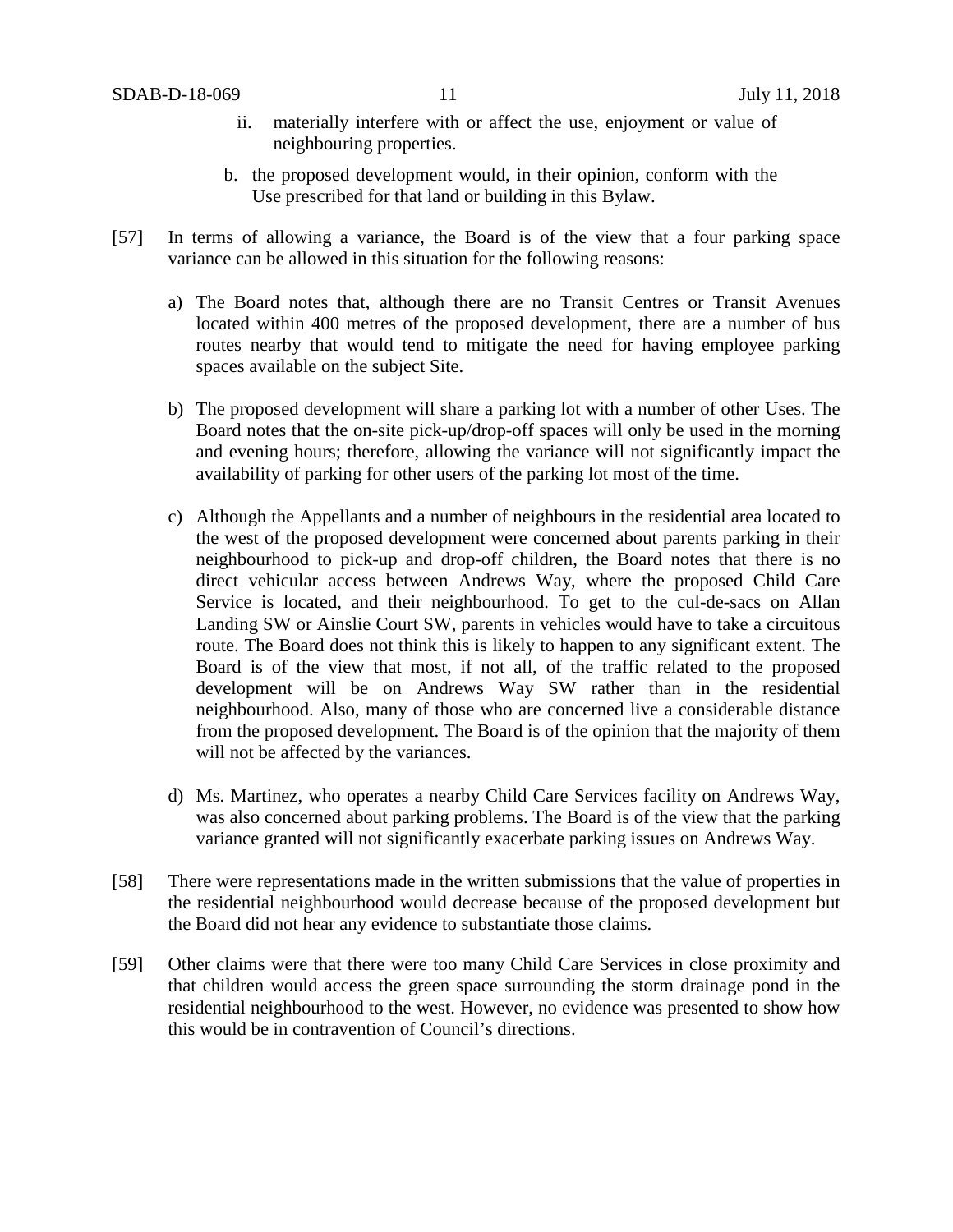[60] All things considered the Board is of the opinion that the proposed development with the parking variance will not unduly interfere with the amenities of the neighbourhood nor materially interfere with or affect the use, enjoyment or value of neighbouring parcels of land.

me

Mr. M. Young, Presiding Officer Subdivision and Development Appeal Board

Board Members in Attendance: Ms. P. Jones; Ms. K. Thind; Mr. R., Handa; Mr. C. Buyze